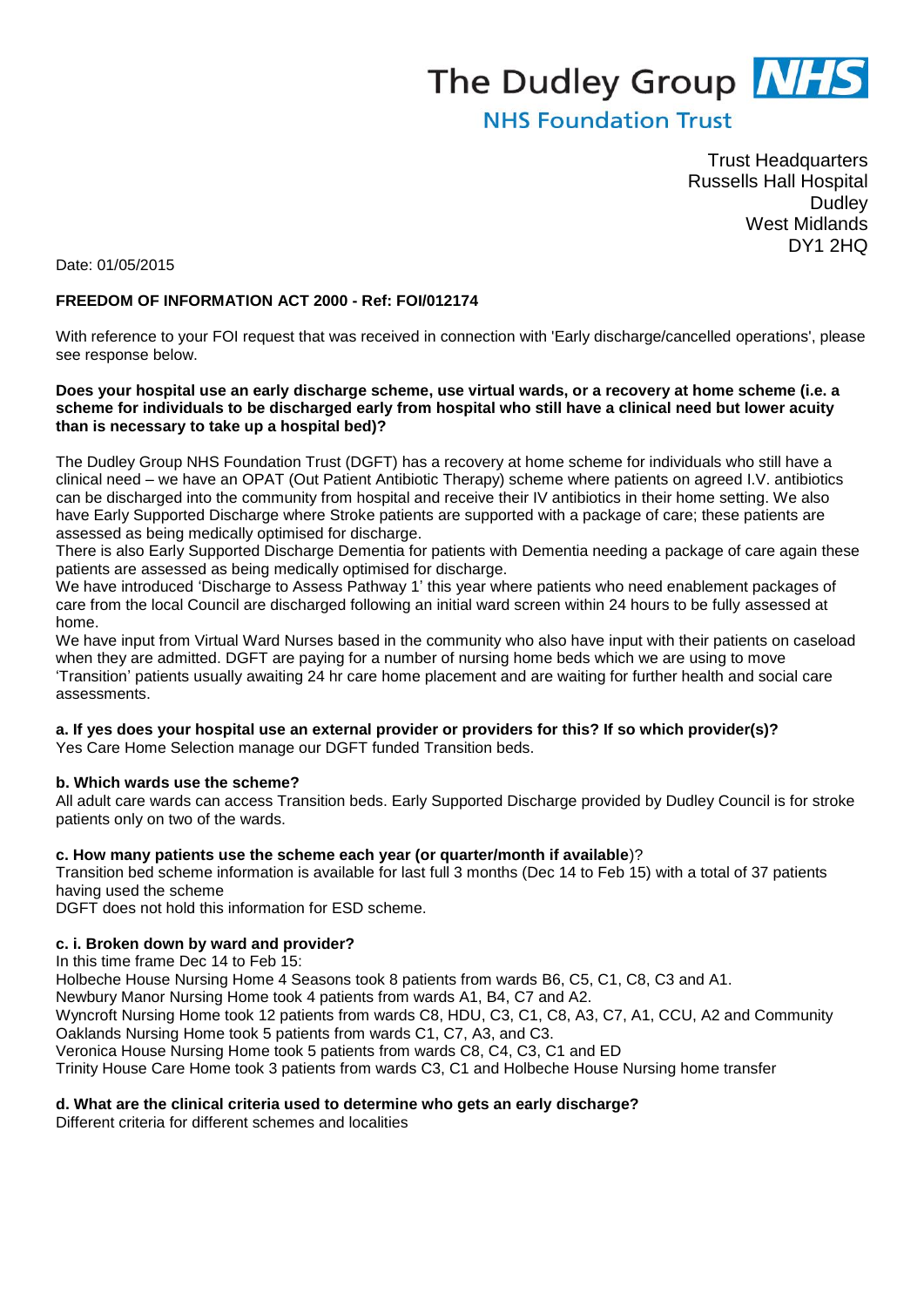**If any part of this request is ambiguous, could you provide information for any interpretations you are able to comply with**

**Also**

**1) How many operations were cancelled in '13/'14?**

**2) How many were cancelled because of a shortage of beds?**

**3) What is the breakdown of 1 and 2 by consultant specialty?**

**4) What is the breakdown of 1 by reason for cancellation?**

**If any part of this request is ambiguous, could you provide information for any interpretations you are able to comply with.**

For response to questions 1 to 4 please see below

- 1) How many operations were cancelled in '13/'14?
	- 439 This is elective hospital cancellations made on the day
- 2) How many were cancelled because of a shortage of beds?

#### 112 This is elective hospital cancellations made on the day (ward, ITU and SHDU beds)

3) What is the breakdown of 1 and 2 by consultant specialty?

#### **Question 1 by Specialty:**

| <b>Specialty</b>        | <b>No. of Records</b> |
|-------------------------|-----------------------|
| <b>ENT</b>              | 52                    |
| <b>General Medicine</b> | 7                     |
| <b>General Surgery</b>  | 42                    |
| Gynaecology             | 53                    |
| Ophthalmology           | 38                    |
| Oral Surgery            | 21                    |
| Pain Management         | 16                    |
| <b>Plastic Surgery</b>  | 48                    |
| Trauma & Orthopaedics   | 102                   |
| Urology                 | 38                    |
| Vascular                | 22                    |
| <b>Grand Total</b>      | 439                   |

#### **Question 2 by Specialty:**

| <b>Specialty</b>        | No. of<br><b>Records</b> |
|-------------------------|--------------------------|
| <b>ENT</b>              | 33                       |
| <b>General Medicine</b> | 4                        |
| General Surgery         | 5                        |
| Gynaecology             | 9                        |
| Ophthalmology           | $\overline{2}$           |
| Oral Surgery            | 6                        |
| Pain Management         | 1                        |
| Plastic Surgery         | 10                       |
| Trauma & Orthopaedics   | 35                       |
| Urology                 | 3                        |
| Vascular                | 4                        |
| <b>Grand Total</b>      | 112                      |